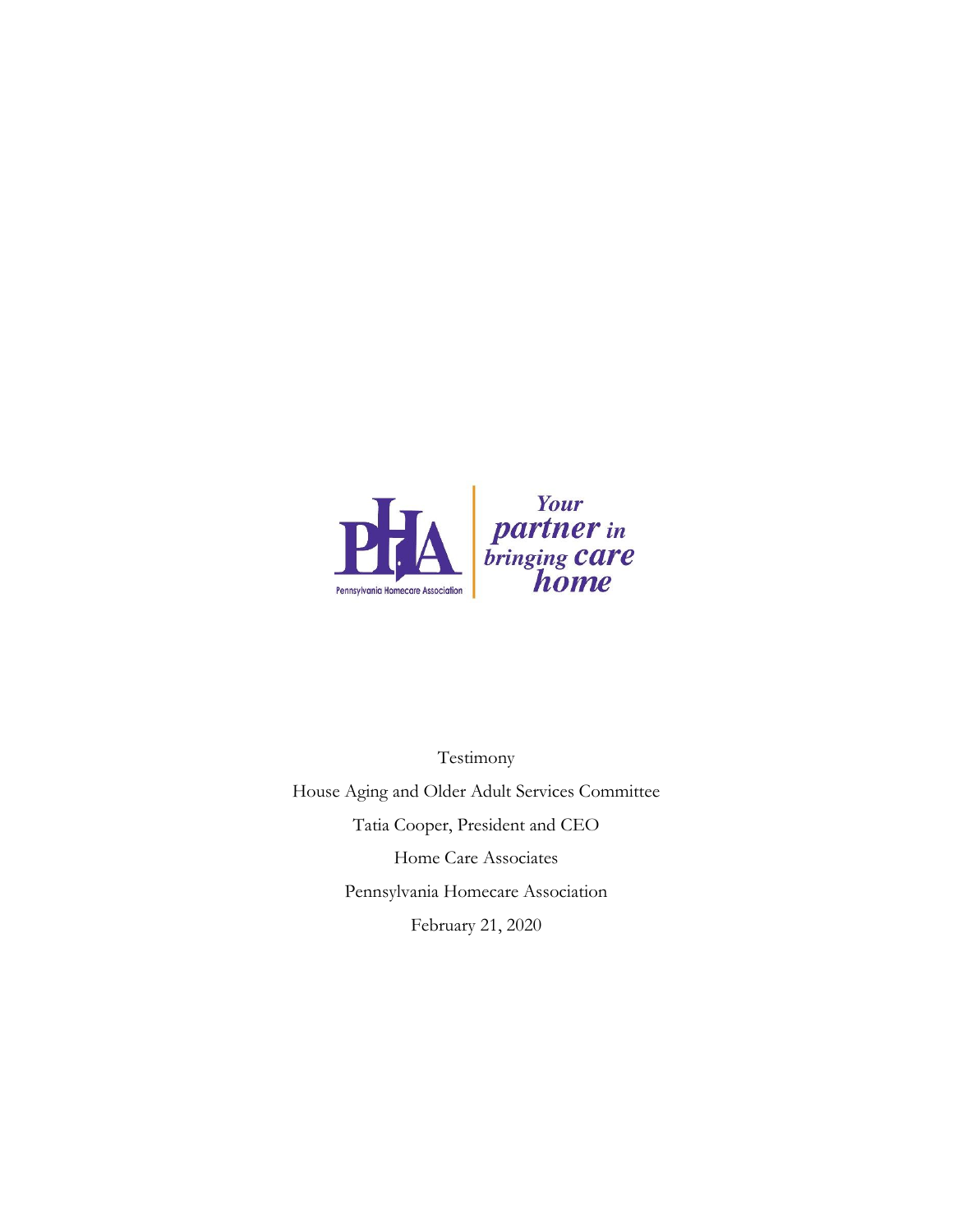## Good Morning,

Chairman Day, Chairman Samuelson, and members of the committee. Thank you for this opportunity to testify before you and address elder abuse in Pennsylvania. My name is Tatia Cooper, and I am the President and CEO of Home Care Associates. HCA provides caring, reliable support to individuals in their homes. Our aides are trained and certified paraprofessionals. As a worker-owned cooperative, HCA's home care aides have an important stake in their work and their futures and take great pride in providing excellent care for each client. Our agency serves about 200 seniors in the five southeastern PA counties, and our goal is to keep members of our neighborhoods active in their communities. I am also a member of the Pennsylvania Homecare Association (PHA), a statewide membership association representing more than 700 organizations that bring medical care, personal care, and end-of-life care into thousands of people's homes every day across the Commonwealth.

I will begin today's discussion by providing you with a brief overview of home-based care – what it is, who we serve, and then I will discuss some issues and concerns relating to elder abuse. Finally, I will discuss the challenges faced by homecare providers in providing care to Pennsylvania's elderly population. I am more than happy to answer any questions about my testimony following my remarks.

## OVERVIEW

As members of the Pennsylvania Homecare Association, we know that there is no place like home. Most people want to age in the comfort of their homes and communities and receive care and supports at home. Pennsylvania has one of the fastest growing aging populations in the nation, and many individuals need help to remain active and independent in their communities. People want to stay at home, in the neighborhoods where they raised their families, and where they visit their favorite coffee shops and know their neighbors, whenever possible. Our older adults should not be relegated into institutions if they are otherwise able to remain in the community.

The Department of Health, which licenses all home-based care providers, reports that there are 2,799 nonmedical homecare agencies providing assistance with activities of daily living (bathing, grooming and meal preparation), 607 home health agencies providing skilled nursing services, and 186 licensed hospices in Pennsylvania. This does not include hospitals and skilled nursing facilities that also provide care to thousands of our seniors.

There are two models of homecare in the provision of personal assistance (non-medical) services in Pennsylvania – the agency-based model and the consumer-directed model. Under the agency model, a consumer hires an agency like mine, and we hire caregivers, provide training, and manage their care. Under the consumer-directed model, the consumer manages their own care, hiring an individual caretaker that they often already know. Both models are critical to serve the growing personal care needs of Pennsylvania's seniors, but it is important to understand the differences between the two.

## ELDER ABUSE

Elder abuse remains an important issue in Pennsylvania and nationally, and one that we must take all reasonable steps to prevent. In 1987, Pennsylvania's Older Adult Protective Services Act (OAPSA) became law. Among other things, OAPSA required background checks for caregivers and prohibited the employment of certain agency caregivers who had been convicted of a specified list of crimes. In 2015, Pennsylvania's Commonwealth Court ruled that the lifetime employment bans in OAPSA were unconstitutional, in that they did not allow for a waiver process for someone who had been rehabilitated. The court focused on the consideration of factors such as the nature of the crime; facts surrounding the conviction; time elapsed since the conviction; the evidence of the individual's rehabilitation; the nature and requirements of the job and the performance of individualized risk assessments, in determining whether someone should be able to provide care as an agency caregiver.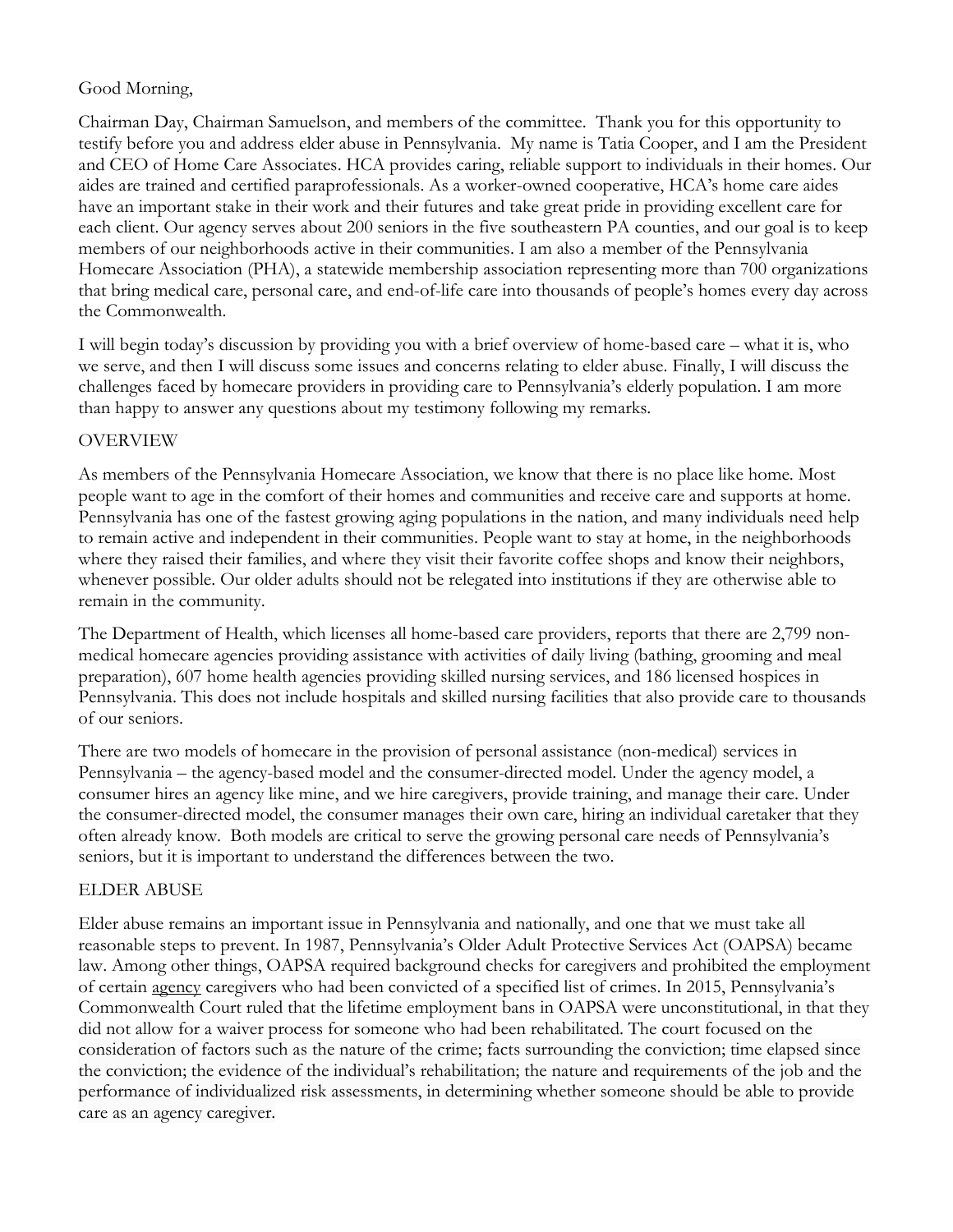Since that time, a number of OAPSA bills have been introduced, in an attempt to respond to the Peake Court's concerns, and also to expand upon protections for seniors, prevent financial exploitation, and add additional requirements for agency caregivers. It is important to note that many of the OAPSA amendments would not apply to the consumer-directed model or caregivers, despite the fact that they make up a significant percentage of homecare providers in Pennsylvania. For example, although background checks are required for both agency and consumer-directed caregivers, any employment bans being contemplated by OAPSA amendments would apply only to the agency caregivers and would not apply to consumer-directed caregivers.

Under the law as it stands today, the Department of Aging is responsible for administering OAPSA and providing protective services through the Area Agencies on Aging (AAAs). A year ago, the Office of Inspector General released a report that noted there was a 40% increase in elder abuse that could get worse as the Baby Boomer population continues to age. The report also identified four main areas of concern:

- The importance of conducting timely in-person interviews with seniors to follow-up on reports of alleged abuse.
- The need for front line AAA staff to quickly and accurately categorize "reports of need" to determine appropriate next steps.
- The necessity of adequate training for those front-line intake staff and for their supervisors and other participants in the protective services system.
- The necessity to monitor and review the triage of incoming reports of need for uniformity and accuracy.

Today, your committee is receiving testimony regarding a package of bills intended to address elder abuse. PHA appreciates your commitment to protecting the individuals our members serve. The concept of financial exploitation has become more and more prevalent in recent years. We hear stories about seniors being the target of Social Security and IRS scams on a regular basis; we've read about grandchildren stealing from grandparents, and more. PHA strongly supports legislation to strengthen financial exploitation laws and to better protect our seniors.

Chairman Day's proposal would create a private right of action against individuals who financially exploit seniors. A similar provision is contemplated in the current OAPSA legislation. Additionally, Chairman Day's legislation creates a Senior Trust Fund that would help senior victims of financial exploitation recover lost income. As this particular bill moves through the process, PHA welcomes the opportunity to act as a resource for this committee.

Additionally, Rep. Culver has introduced a bill that would create the crime of financial exploitation in the crimes code, grading it as a felony and creating concurrent jurisdiction with the Attorney General's office. Legal deterrents such as this prioritize our seniors and are intended to keep unscrupulous individuals from preying on our most vulnerable.

Although the broader OAPSA bills are not the subject of today's hearing, PHA hopes to be a continued resource as conversations continue regarding OAPSA. We have long supported stronger protections for Pennsylvania's seniors and urge this Committee – while it is considering OAPSA amendments - to also ensure and protect access to quality care for seniors in need of care across the Commonwealth. It is important for this committee to understand that current OAPSA proposals would significantly change the background check process, timing, hiring rules, and employer protections. They also would, for the most part, apply only to agency caregivers and not the consumer model.

I cannot overstate the workforce crisis in the direct care worker field today. We struggle to recruit, hire and retain quality caregivers, and it is absolutely critical that any changes to OAPSA do not result in unanticipated, inappropriate obstacles in a way that would negatively affect our ability to provide quality care to our growing senior population. As Pennsylvanians continue to age, the demands for homecare continue to increase. There